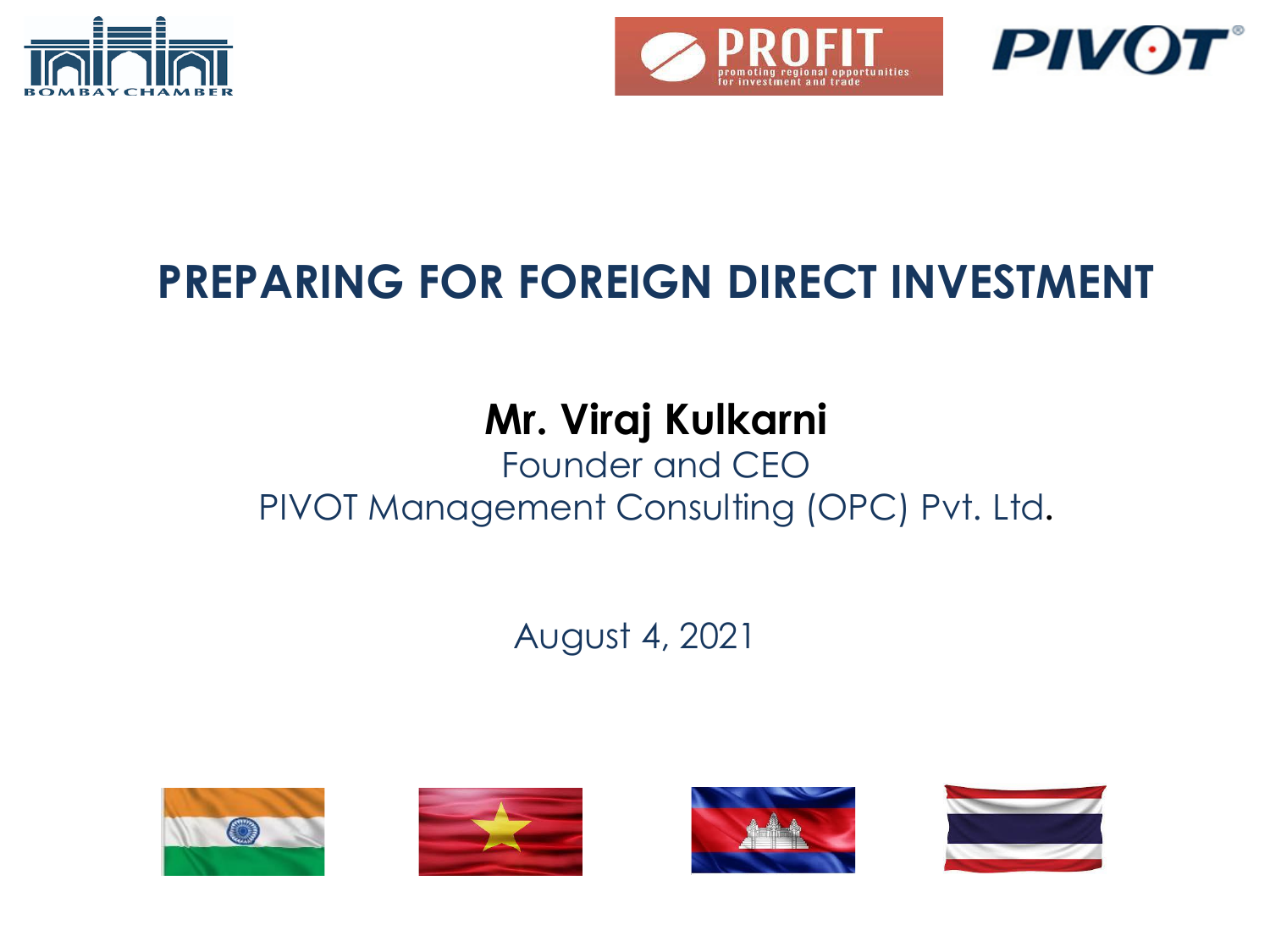# **Index**

| Sr. No.         | <b>Topic</b>                                                              | Slide No.               |  |  |
|-----------------|---------------------------------------------------------------------------|-------------------------|--|--|
|                 | <b>FPI Sources of Funds for SME's</b>                                     | $\overline{\mathbf{3}}$ |  |  |
| $\mathbf{2}$    | <b>Foreign direct investment - Routes</b>                                 | 4                       |  |  |
| $\mathbf{3}$    | <b>Expectations: Cross border Investor - Investee Company/</b><br>Country | 5                       |  |  |
| 4               | Things to look for a sustainable FDI partnership                          | 6                       |  |  |
| $5\overline{)}$ | <b>Common external touch points for investor information</b>              |                         |  |  |
| 6               | <b>Useful Links: Investment Policies / Connects</b>                       | 8                       |  |  |
| 7               | <b>India Case History</b>                                                 | $9 - 13$                |  |  |
|                 | Foreign Direct Investment in India: Statistics                            | 10 <sup>°</sup>         |  |  |
|                 | Foreign Direct Investment in India                                        | 11                      |  |  |
|                 | Various Modes of Foreign Direct Investment in India                       | $12 \overline{ }$       |  |  |
|                 | Foreign Direct Investment in India                                        | 13                      |  |  |
| 8               | <b>Profile</b>                                                            | 14                      |  |  |

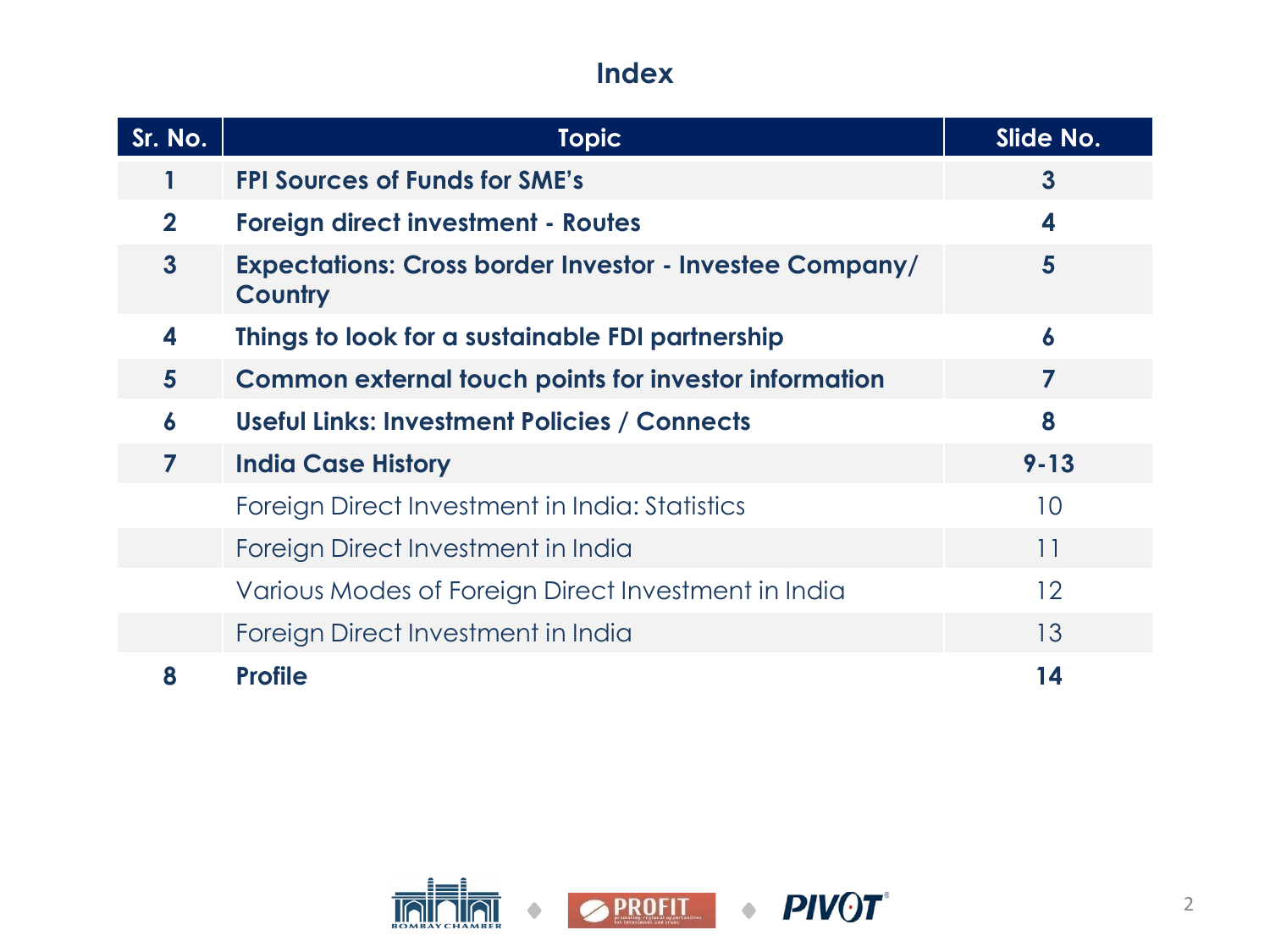

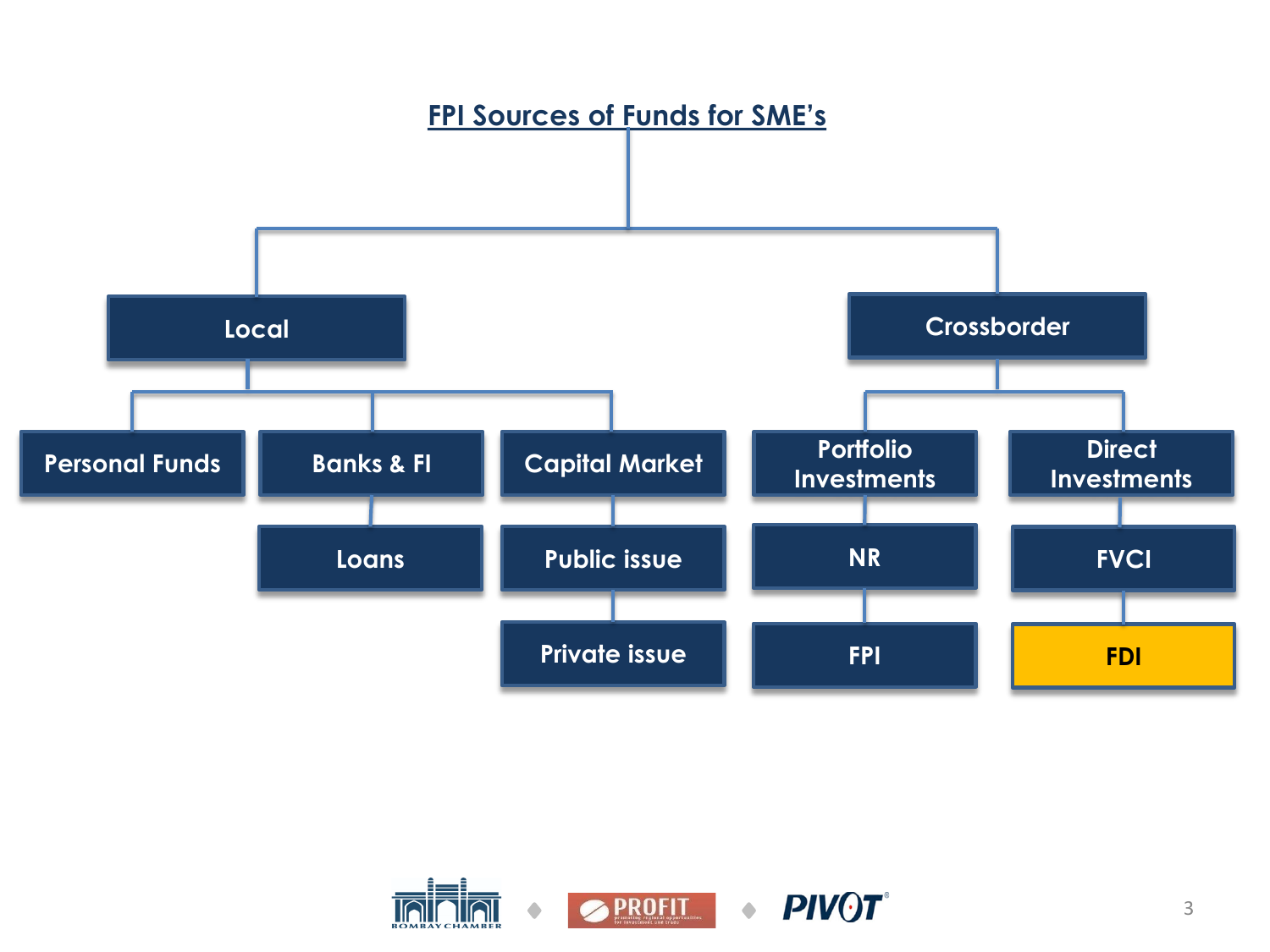## **Foreign direct investment - Routes**

#### **What is FDI?**

Foreign direct investment (FDI): Investor sets up/ invests in an enterprise in a foreign country

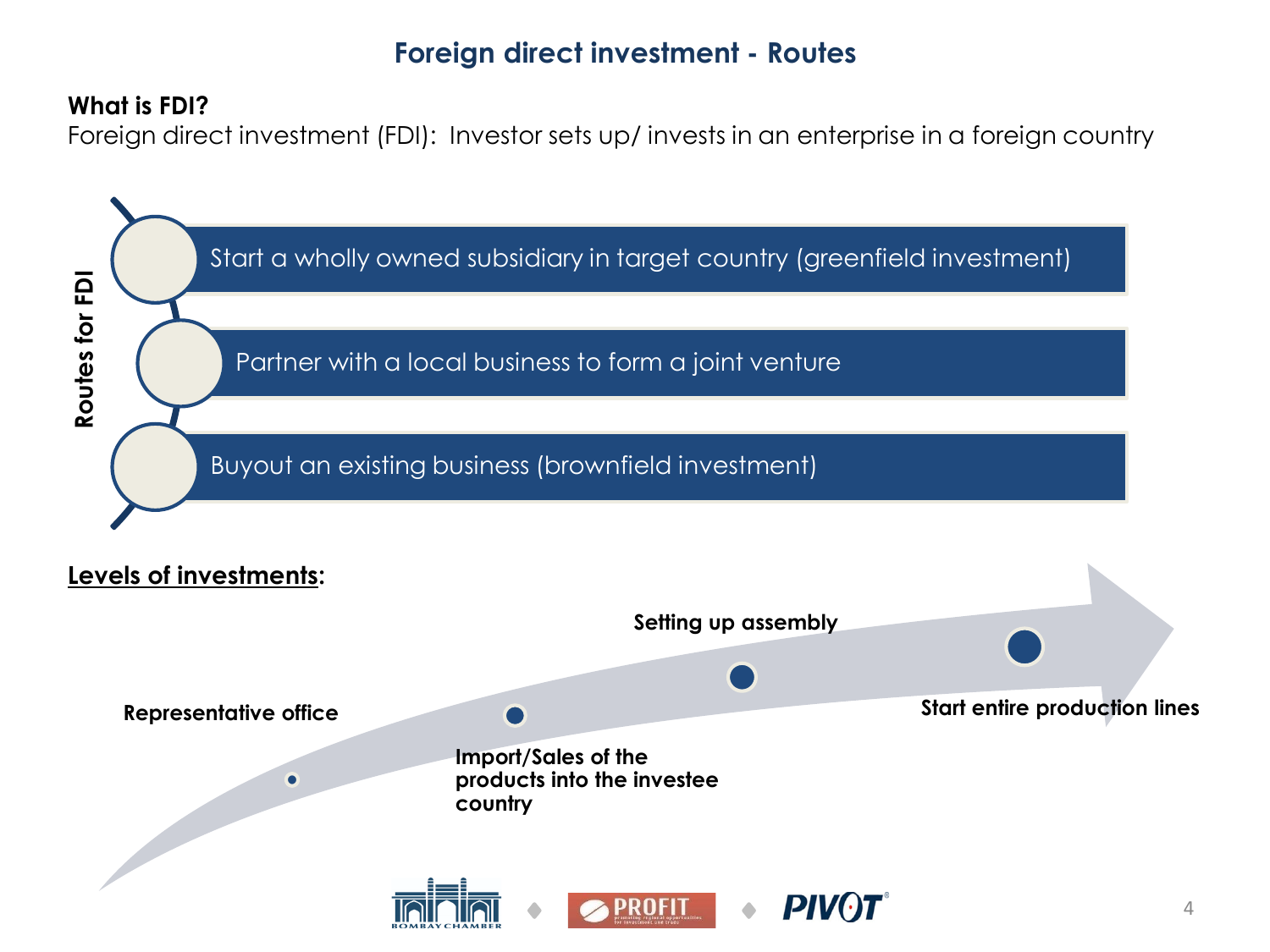# **Expectations: Cross border Investor - Investee Company/ Country**

| Investor |                                            | <b>Investee Company / Country</b> |                                      |  |
|----------|--------------------------------------------|-----------------------------------|--------------------------------------|--|
| 1.       | Cultural fit                               | 1.                                | Cultural fit                         |  |
| 2.       | Here for long play                         | 2.                                | Forex Inflows                        |  |
| 3.       | <b>Stability of Government policies</b>    | 3.                                | Funds at low rate                    |  |
| 4.       | Tax incentives                             | 4.                                | Expansion – markets/products         |  |
| 5.       | <b>Stable Returns</b>                      | 5.                                | Increase sales                       |  |
| 6.       | Will look for exit routes                  | 6.                                | Profit & revenue generation          |  |
| 7.       | Good Governance and accounting             | 7.                                | Mature management/engagement         |  |
|          | practices                                  | 8.                                | New thinking: Different insights and |  |
| 8.       | Business and company growth                |                                   | perspectives to solve challenges     |  |
| 9.       | Footprints in / Access to new market /     | 9.                                | Promote Employment locally           |  |
|          | jurisdiction                               |                                   | 10. Good Business practices          |  |
|          | 10. Visibility in new jurisdiction         |                                   | 11. Latest Technology Transfer       |  |
|          | 11. Complement each other's strengths      |                                   | 12. Competitive edge                 |  |
|          | 12. Competitive edge                       |                                   | 13. Global market presence           |  |
|          | 13. Access to customer base                |                                   | 14. Local market growth              |  |
|          | 14. Access to skills, knowledge            |                                   |                                      |  |
|          | 15. Access to human resource, raw material |                                   |                                      |  |
|          | 16. Access to each others' product and     |                                   |                                      |  |
|          | services                                   |                                   |                                      |  |
|          | 17. Access to new technology               |                                   |                                      |  |
|          | i — i                                      |                                   |                                      |  |

**PROFIT** 

**PIVOT**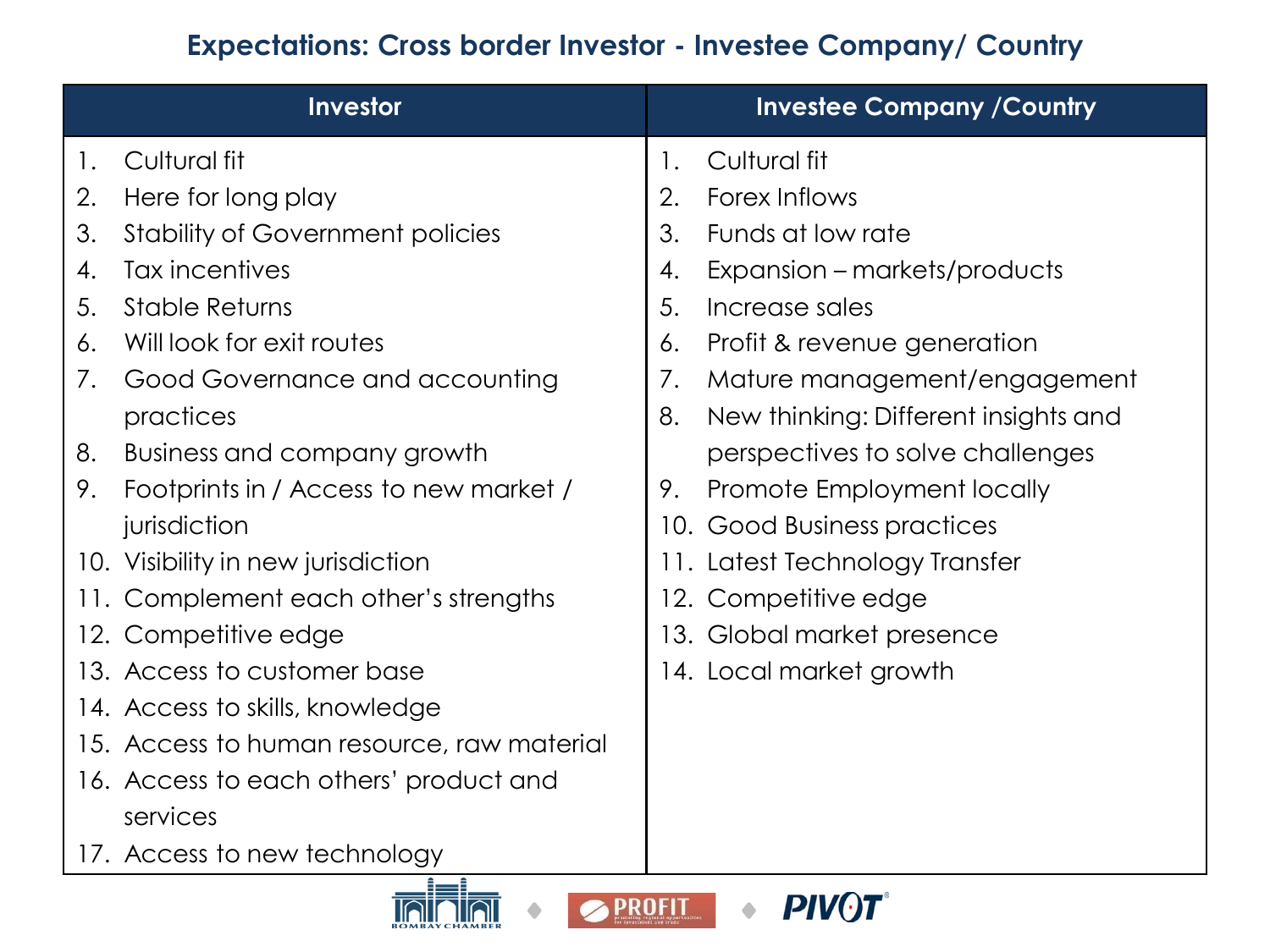



- 1. Be clear about partnership objectives
- 2. Shared values: Fair practices, Transparency, Governance etc.
- 3. Look for complementary strengths: Knowledge, Resource, Access to new markets etc.
- 4. Shared track records: scope to work together
- 5. Define roles and responsibilities of each business / project; Review roles and responsibilities regularly
- 6. Business structure: decide whether JV, LLP or Company; Legal and tax implications; Financial forecasting
- 7. Write it down: Memorandum of understanding (MoU) / Partnership Agreement / Contract covering business structure, capital contribution, liabilities, decision making arrangement, dispute resolution, business exit
- 8. Trust and honesty
- 9. Avoid or manage risk

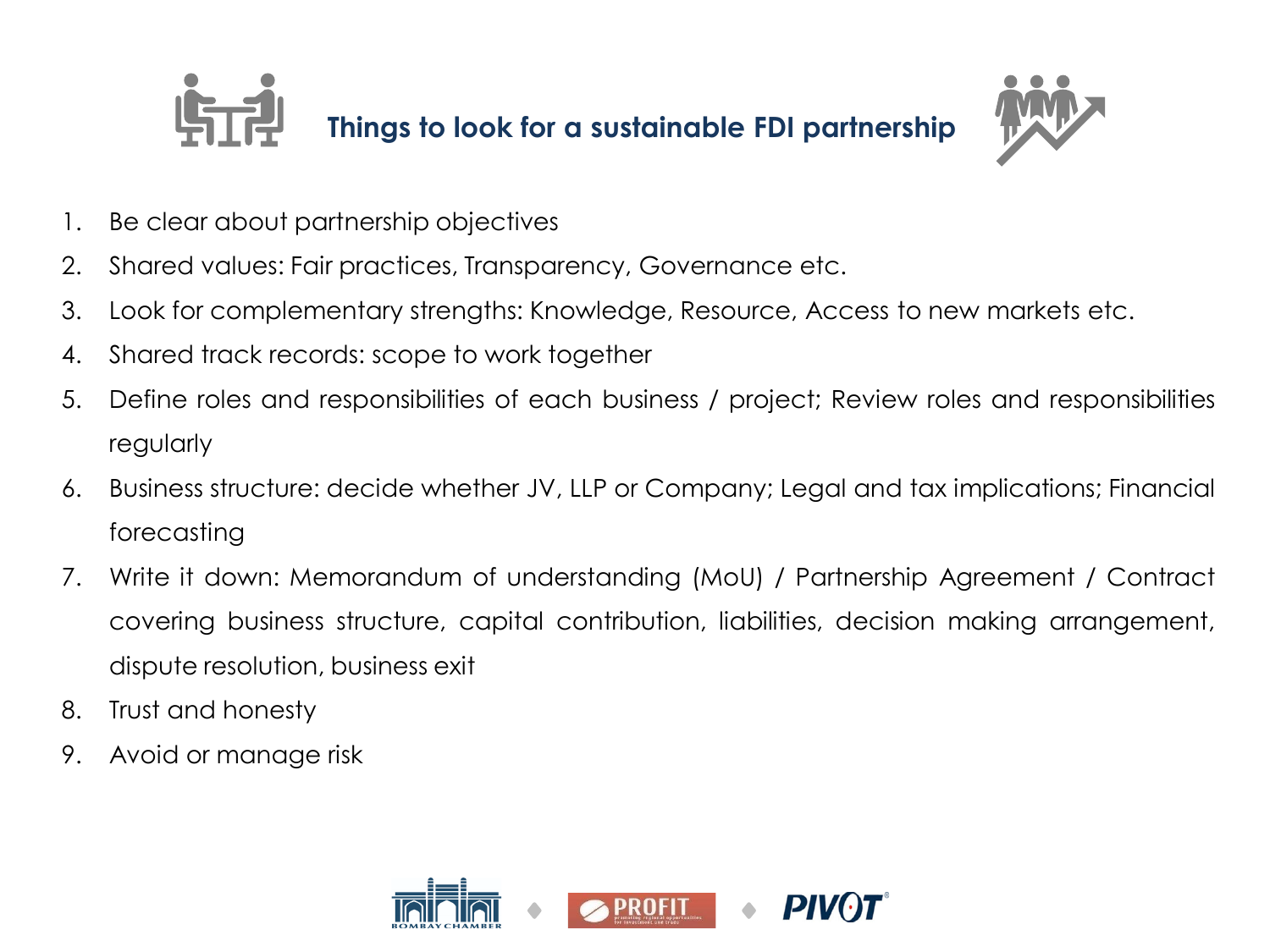#### **Common external touch points for investor information**



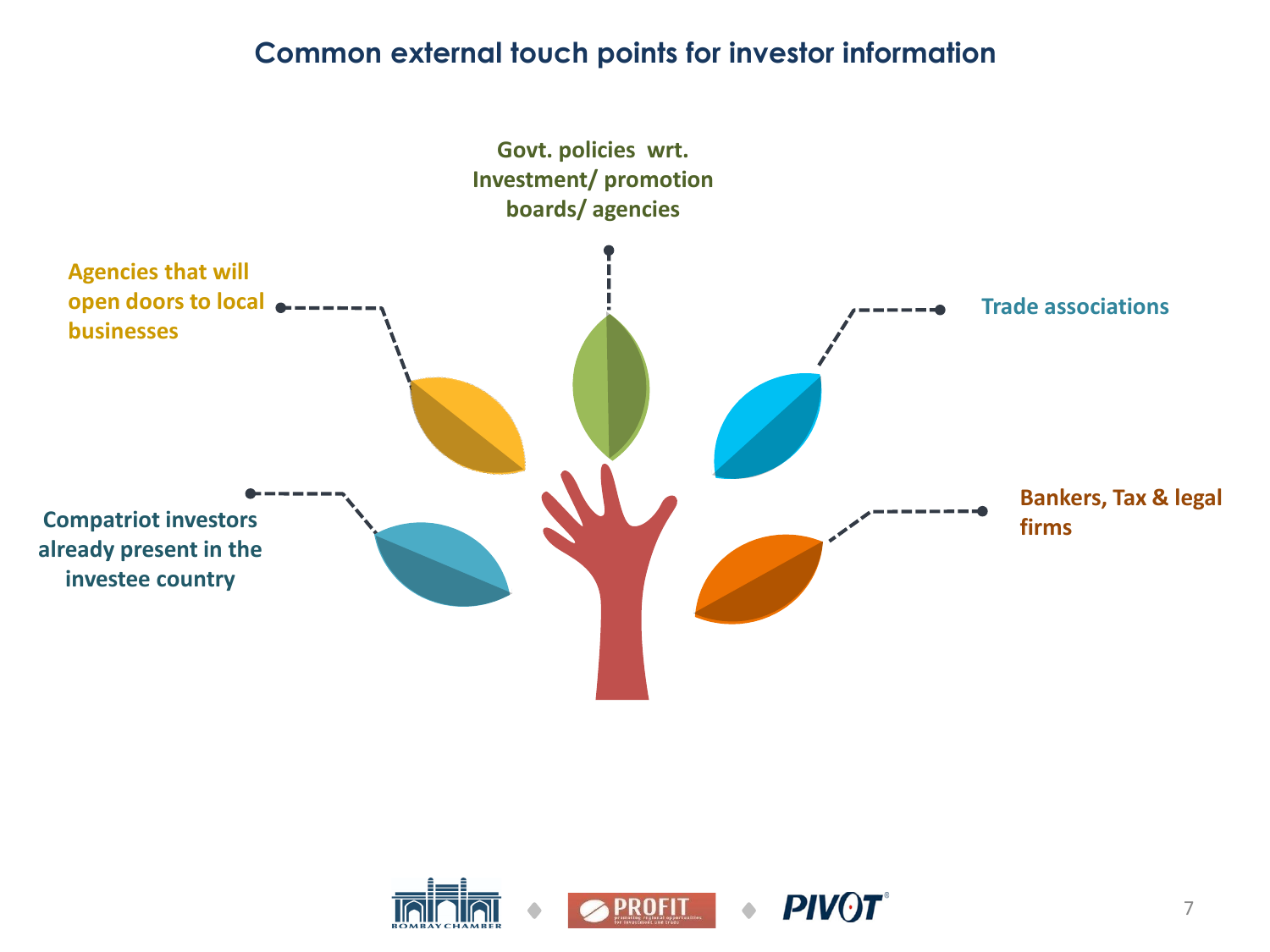# **Useful Links: Investment Policies/ Connects**

| <b>SME</b>      | <b>Links</b>                                                       | <b>SME Specific Links</b>            |
|-----------------|--------------------------------------------------------------------|--------------------------------------|
|                 | http://www.cambodiainvestment.gov.kh/investment-<br>$\blacksquare$ |                                      |
| Cambodia        | scheme/policies-toward-fdi.html                                    |                                      |
|                 | https://unctad.org/system/files/official-<br>٠                     |                                      |
|                 | document/iteiia20036 en.pdf                                        |                                      |
|                 | https://fia.mpi.gov.vn/Home/en#<br>$\blacksquare$                  |                                      |
| Vietnam         | http://www.mpi.gov.vn/en/Pages/default.aspx<br>п                   |                                      |
|                 | https://unctad.org/system/files/official-<br>$\blacksquare$        |                                      |
|                 | document/iteipc200710_en.pdf                                       |                                      |
| <b>Thailand</b> | https://www.boi.go.th/en/index/<br>$\blacksquare$                  | https://www.sme.go.th<br><u>/en/</u> |
|                 | https://www.investindia.gov.in/<br>$\blacksquare$                  |                                      |
| India           | https://dipp.gov.in/<br>$\blacksquare$                             | https://msme.gov.in/                 |
|                 | http://www.bombaychamber.com/<br>п                                 |                                      |

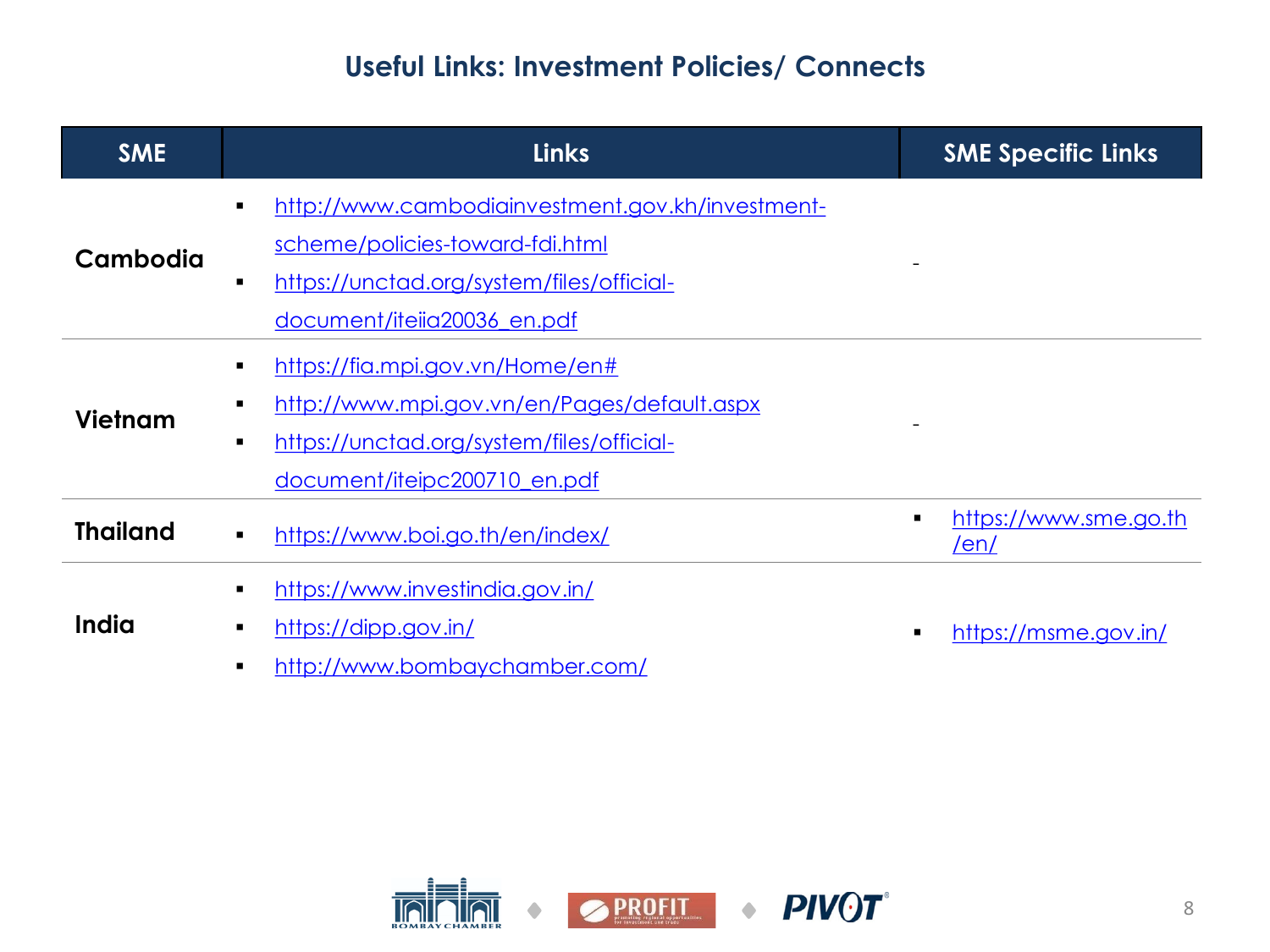

# **India Case History**





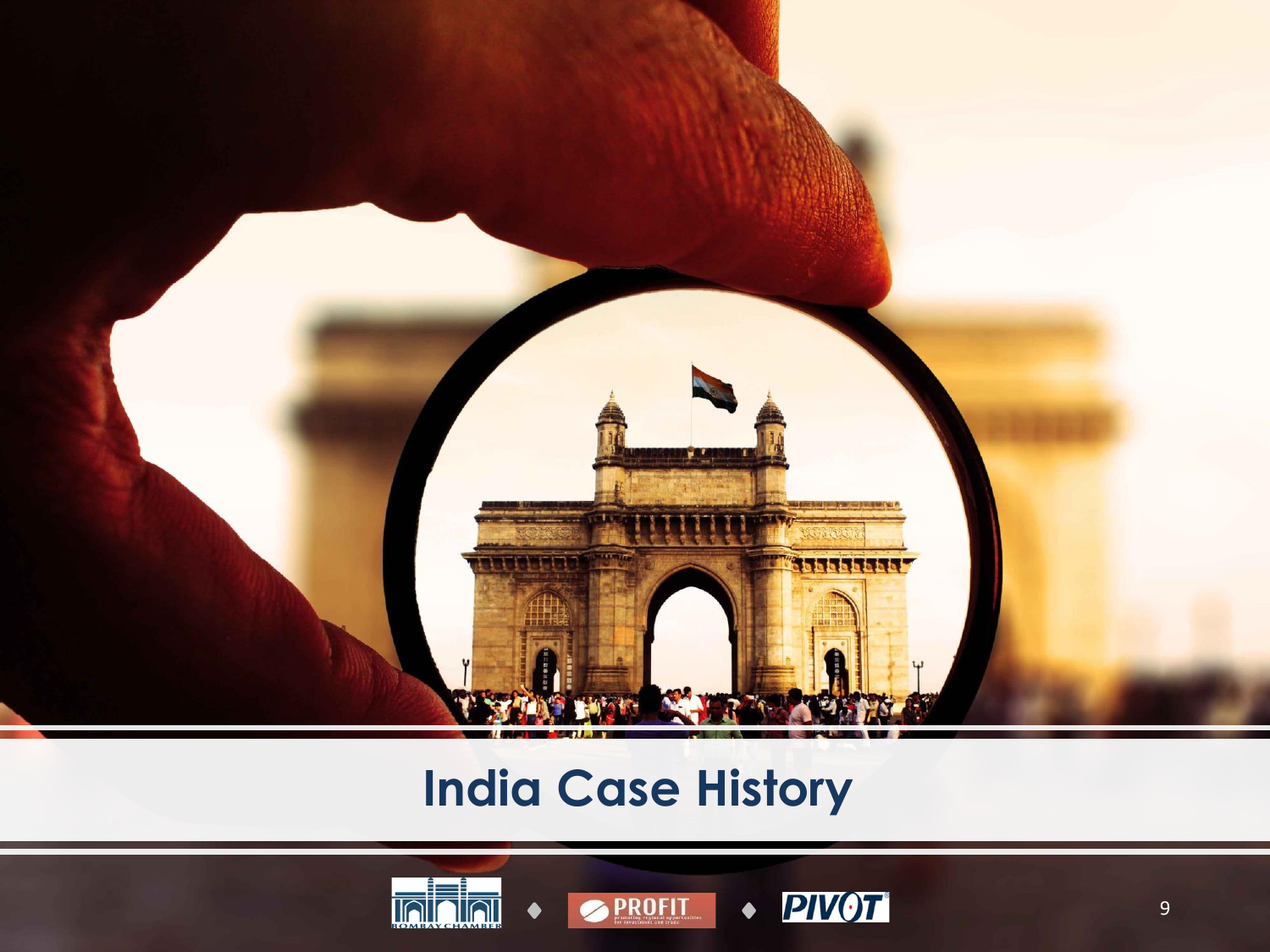## **Foreign Direct Investment in India: Statistics**



#### Cumulative \*Total FDI Flow (From April 2000 to March 2021): **763.58** USD Billion

\*Total FDI Flows : Equity Inflows + Re-invested Earnings + Other Capital

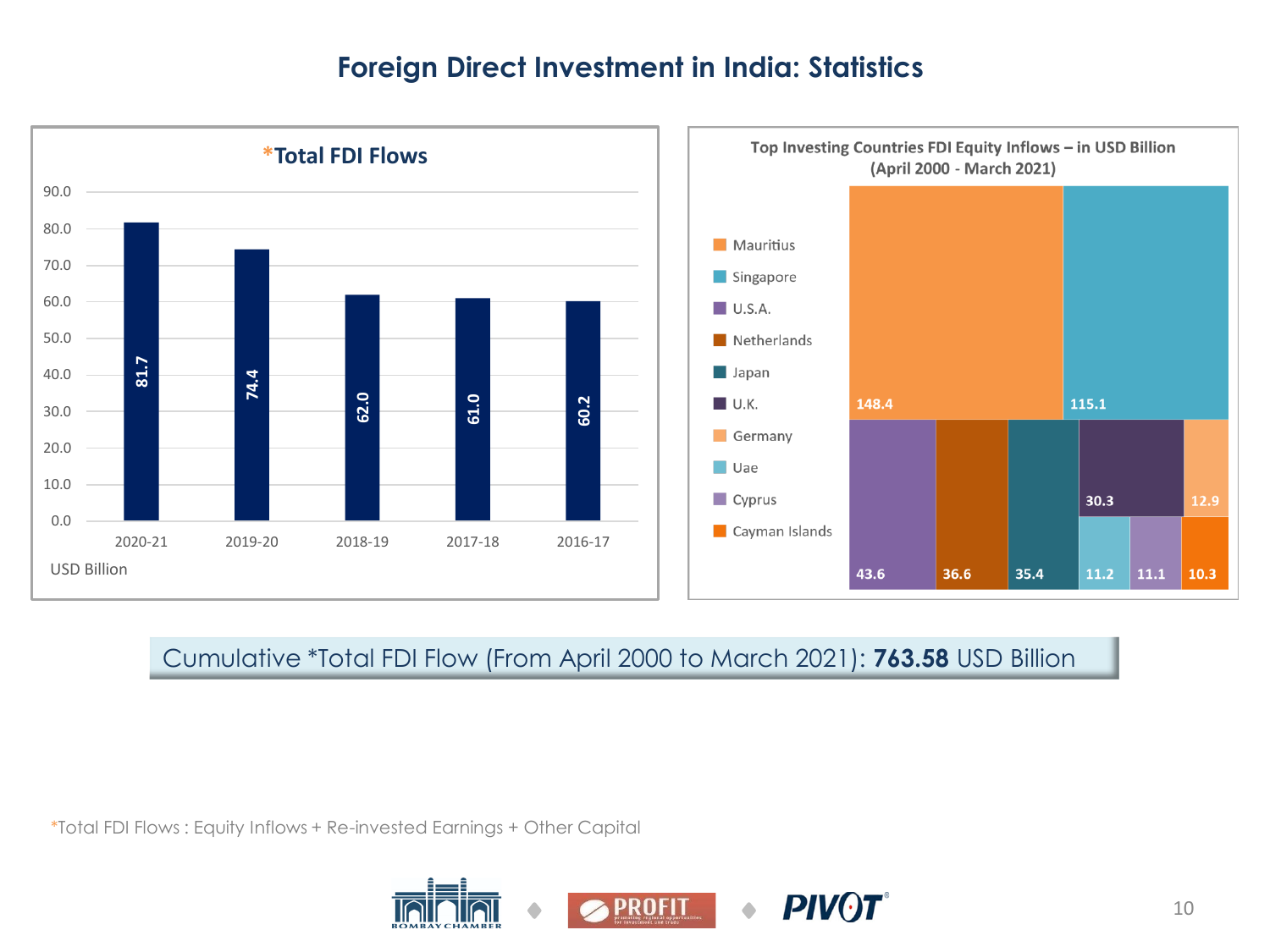# **Foreign Direct Investment in India**

#### **Governing Bodies & Regulations**

- Consolidated Foreign Direct Investment Policy (FDI Policy), by Department of Industrial Policy & Promotion (DIPP), Ministry of Commerce.
- **Enforcement by Reserve Bank of India through Foreign Exchange Management Act (FEMA) &** Regulations

#### **Entry Process**

FDI limits with respect to the shareholding of non-residents in an Indian Company are classified as either : prohibited or permitted sectors.

#### **Prohibited Sectors**

- Atomic Energy
- Chit Fund
- Nidhi Company
- Railway Operations
- Real Estate business or Construction of Farm houses
- Trading in transferable development rights
- Gambling and betting including casinos/lottery business, Manufacturing of Cigars, cheroots, Cigarillos and Cigarettes of tobacco or of tobacco substitutes



Foreign Investment in all sectors other than the Prohibited Sectors are allowed either under the automatic route or with RBI approval, subject to sectoral conditions.

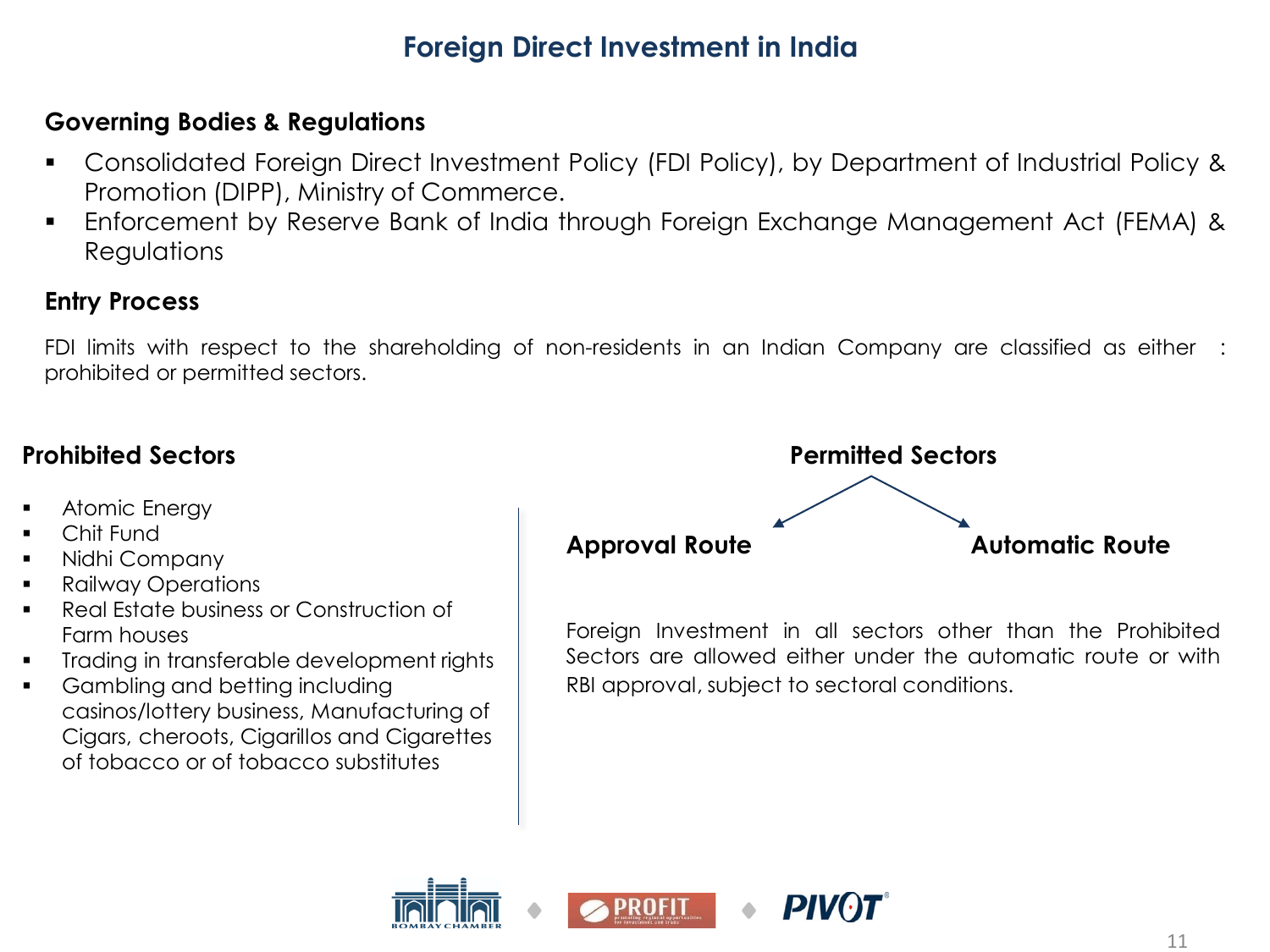## **Various Modes of Foreign Direct Investment in India**

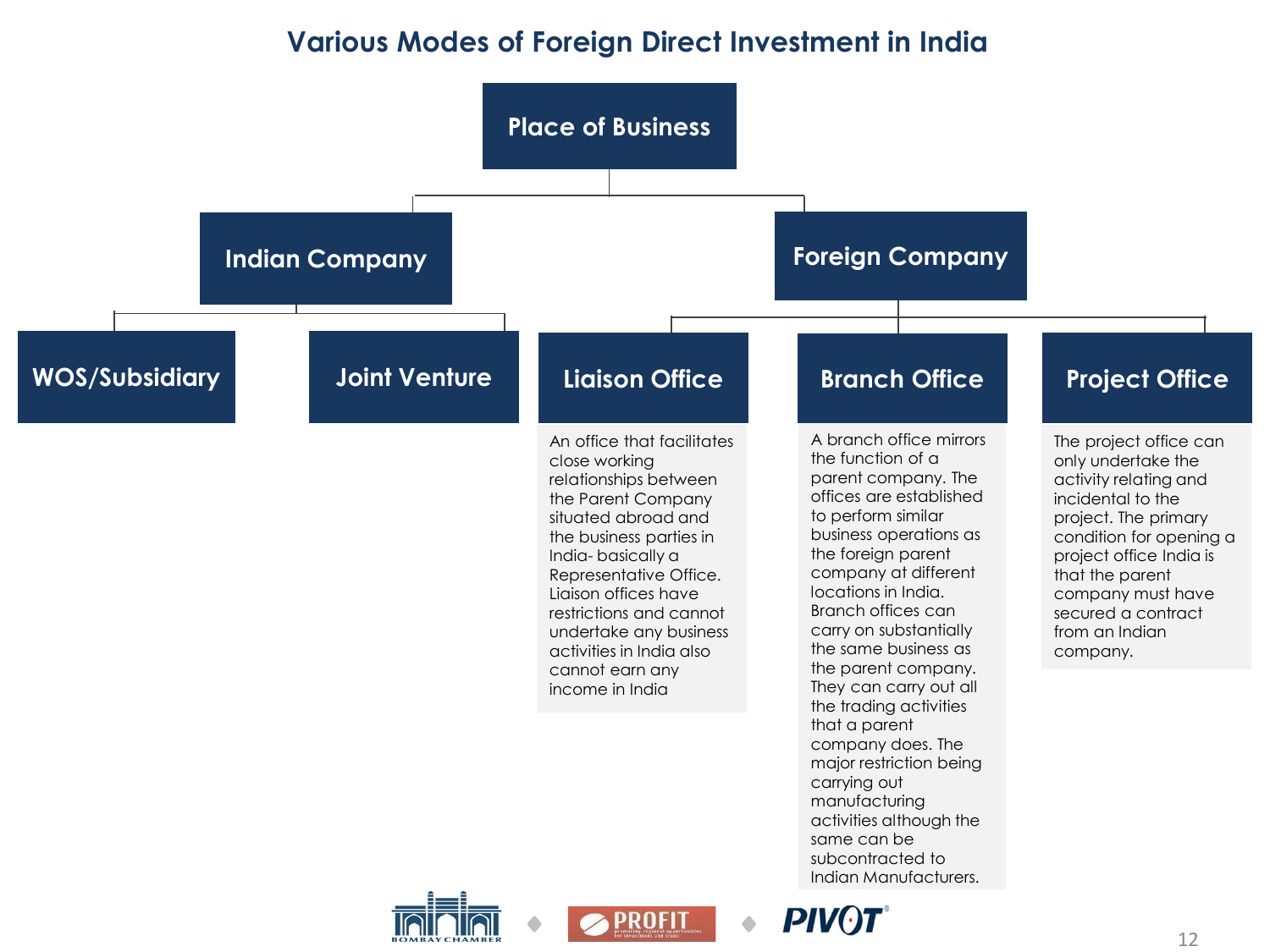## **Foreign Direct Investment in India**

**Permitted Instruments** 

#### **Capital Instruments**

Primary and Secondary Investments in capital instruments of a Company or a Limited Liability Partnership by way of:

- **•** Equity Shares,
- Compulsory Convertible Debentures
- Compulsory Convertible Preference Shares
- Share Warrants

#### **Debt Instruments**

Foreign Debt is regulated, and limits can be availed after meeting prescribed norms under External Commercial Borrowings (ECB) Regulations – requires prior approvals/registrations

#### **Reporting Requirements**

Investments are required to be reported with Reserve Bank of India (RBI) (online process) at below stages :

| <b>Stages</b>                                             | <b>Timeline/Due Date</b>                      | Responsible               |
|-----------------------------------------------------------|-----------------------------------------------|---------------------------|
| Allotment of Shares                                       | Within 30 days of allotment                   | Indian (Investee) Company |
| <b>Share Transfers</b><br>(From resident to Non-resident) | Within 60 days of receipt of<br>Consideration | <b>Resident Party</b>     |
| Annual Reporting of Foreign Assets & Liabilities          | By 15 <sup>th</sup> July (every year)         | Indian (Investee) Company |